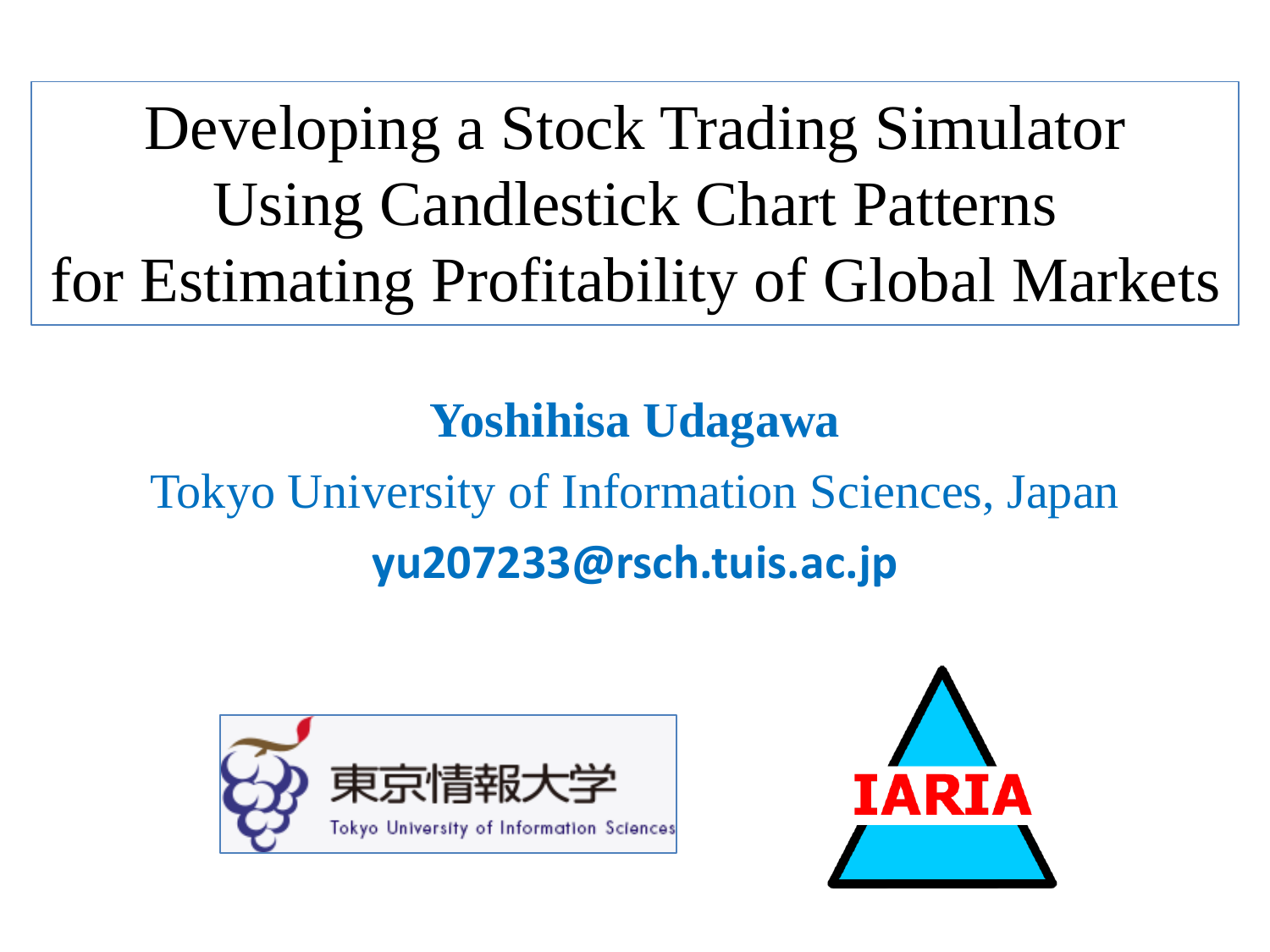#### *Yoshihisa Udagawa (Japan)*

yu207233@rsch.tuis.ac.jp

From 1982 to 2010, he worked at an electric company in Japan in charge of databases and Web-based systems for industrial use.

He has served as a professor at Tokyo Polytechnic University during 2010-2019, and then at TUIS since Apr. 2019.

His research interests include data analytics, software engineering.

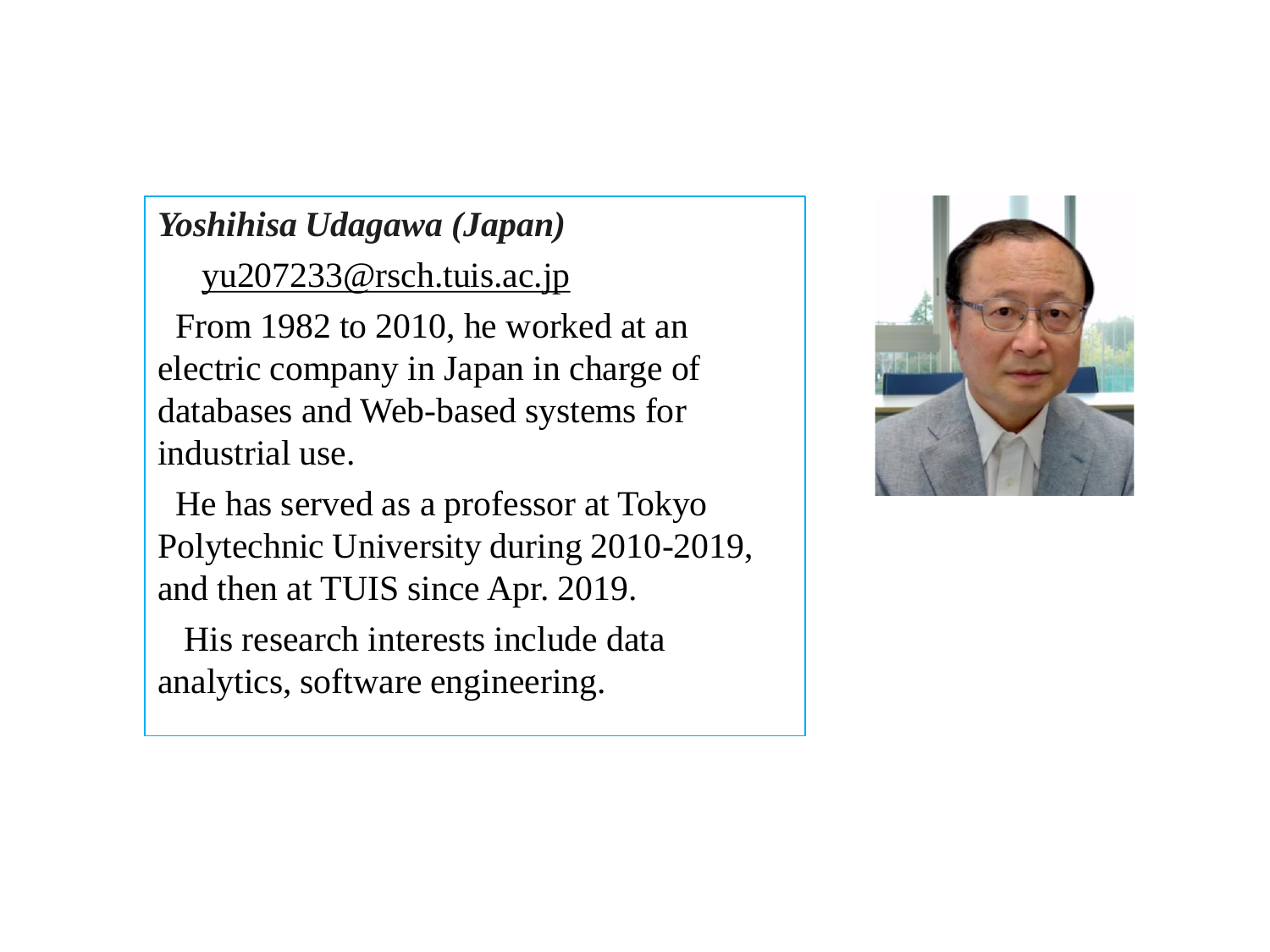## Outline of the presentation

- 1. Introduction
- 2. Structure of the Stock Trading Simulator
	- ① Criteria for Spotting Trade Timings
	- ② Calculating trading fee
- 3. Experimental results
	- **Success Rate**
	- ② Cumulative Profits over 10 years
- 4. Conclusion and Future Work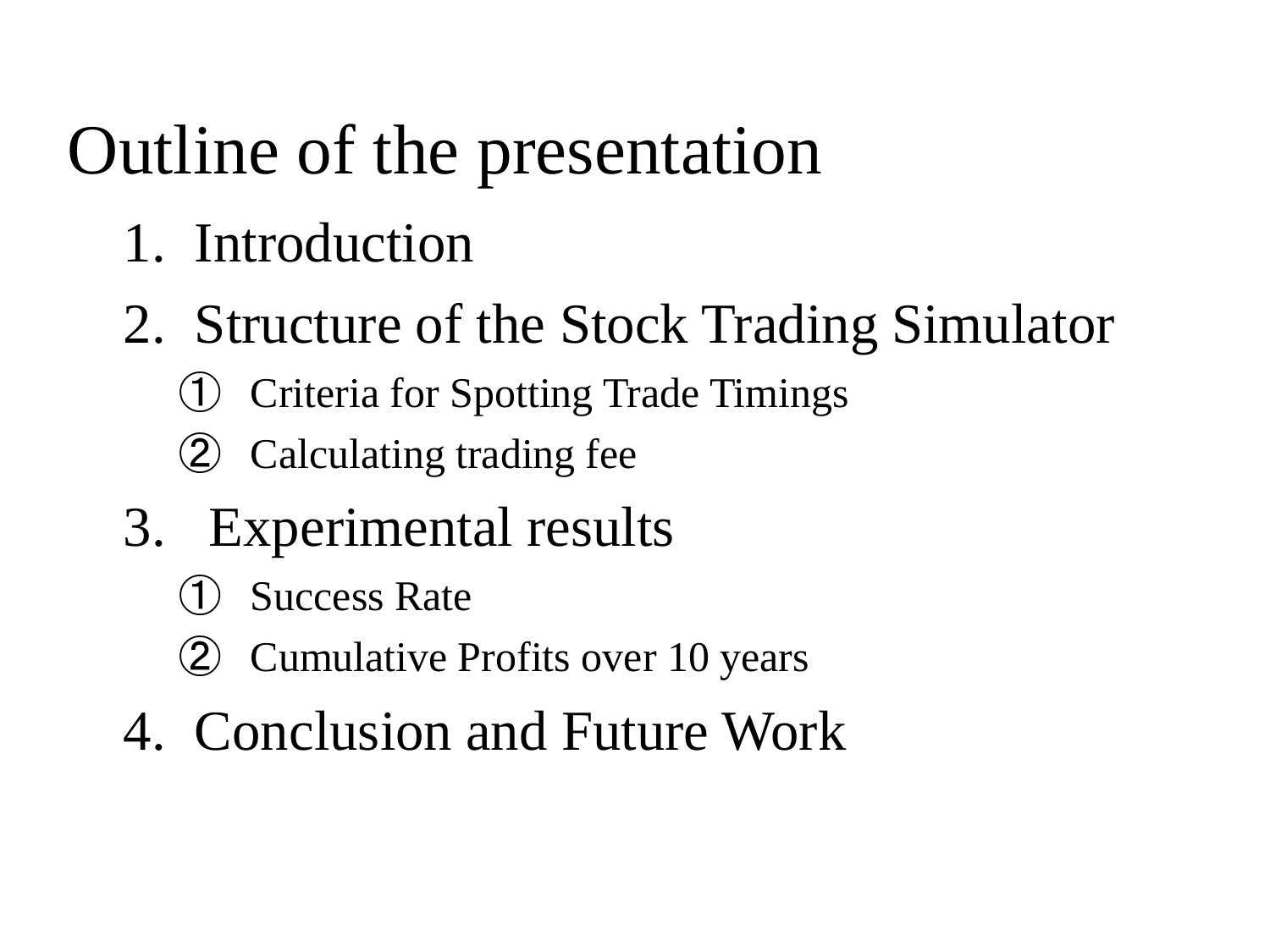### 1. Introduction

- The purpose of this study is to develop a simulator for stock trading, and to compare the performances of global markets in terms of profits.
- ⚫ The developed simulator uses candlestick chart patterns and the 5-day moving average to find the opportunities to buy and sell stocks.

#### Contributions

- I. We developed a stock trade simulator that continuously tries to make profits by buying and selling a stock.
- II. Profits are simulated over the seven global stock markets for long and short trades, with and without trade fees.
- III.Detailed analysis on big trades for demonstrating usefulness and limitation of the developed simulator.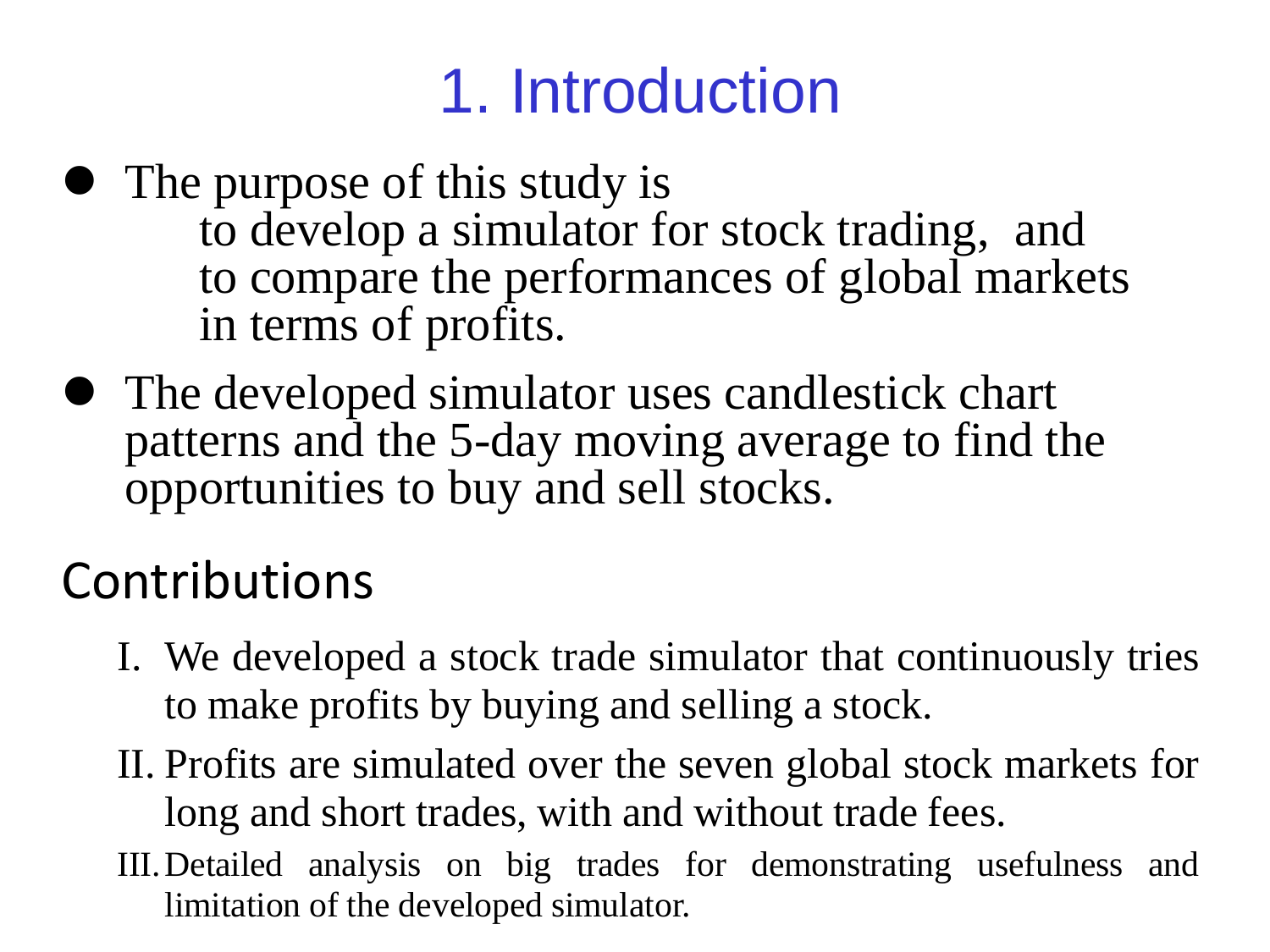### 2.Structure of the Stock Trading Simulator

- ⚫ Candlestick chart is a kind of a bar chart defined by **opening**, **closing, high**, and **low** prices.
- ⚫ If the **opening** price is lower than the closing price, a hollow candlestick is drawn indicating uptrend (**Bullish**).
- In the other case, a filled candlestick is drawn showing downtrend (**Bearish**).

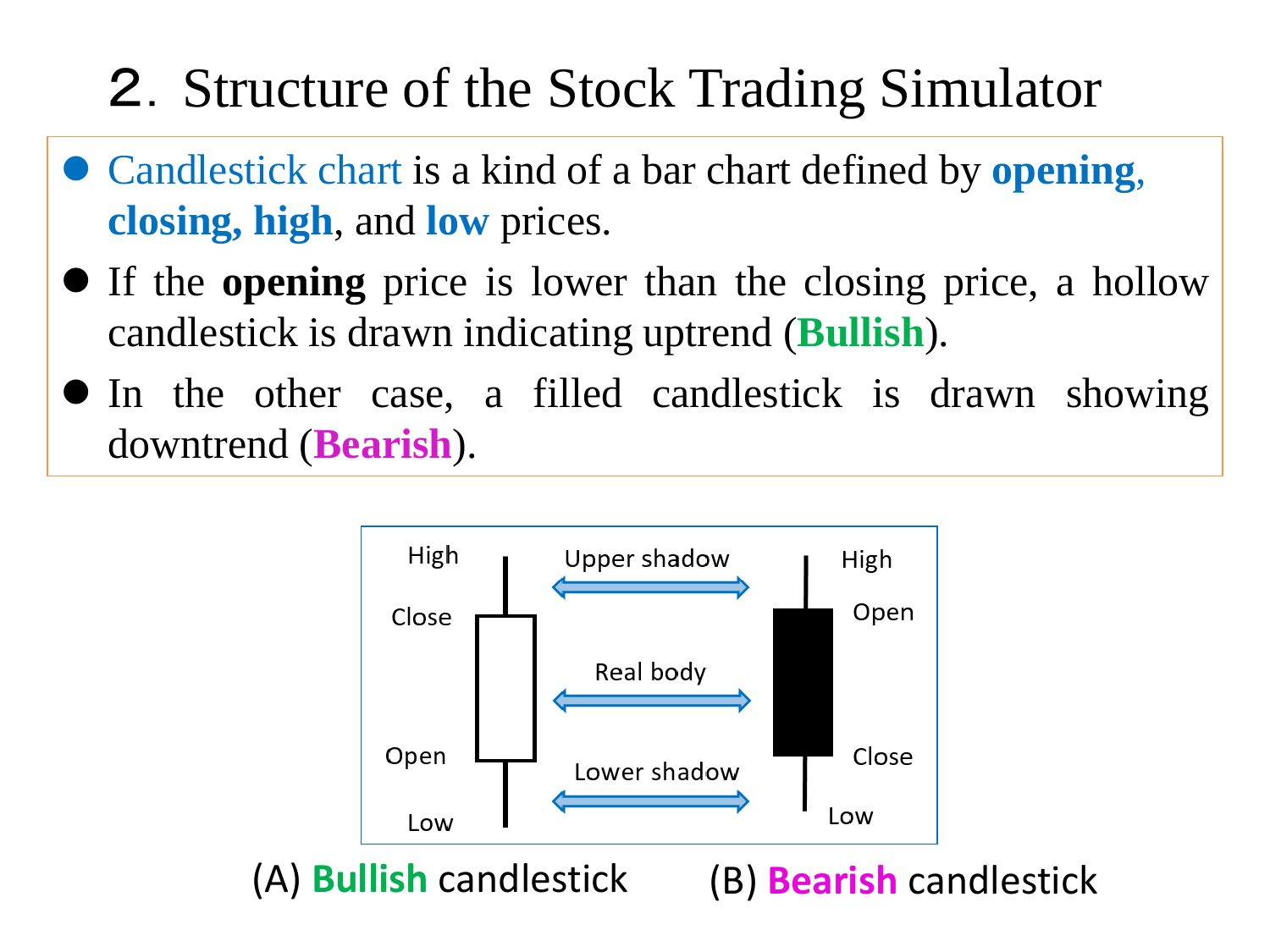#### Criteria for Spotting Trade Timings

- ⚫ In this study, we focus on the difference between the closing price and the 5-day average to find trade opportunities.
- ⚫ The candlestick pattern has two parameters,
	- $\left( \frac{1}{2} \right)$   $\delta$  for the length of the candlestick body,
	- $(2)$  ε for the difference between the closing price and the 5-day moving average.
- ⚫ The optimum values of the parameters are determined by an exhaustive search, which is described later.

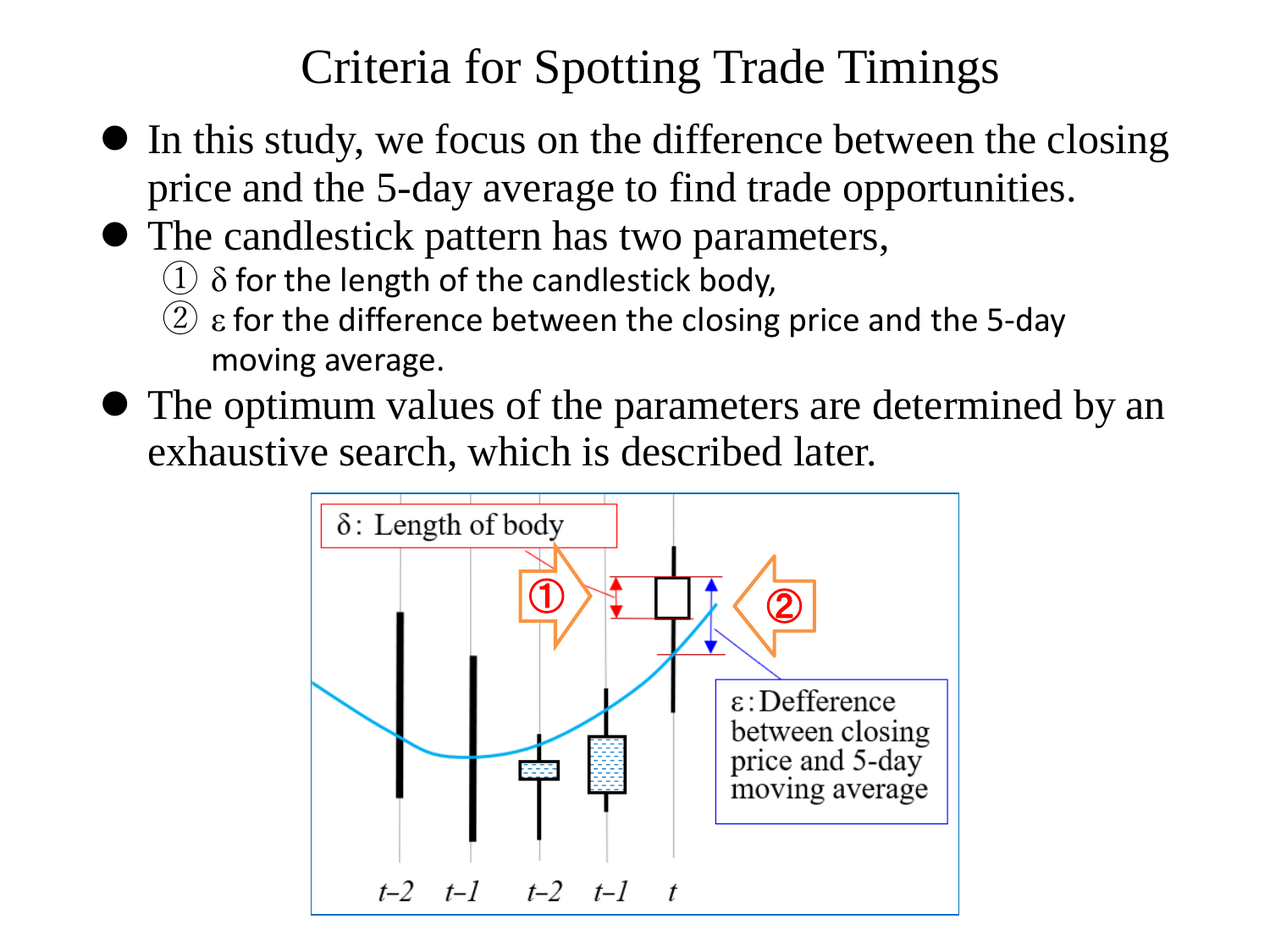- ⚫ Figure 2 depicts a bullish reversal pattern.
- ⚫ Figure 3 illustrates a bearish reversal pattern.
- ⚫ In this study, the perfect symmetry of the bullish and bearish reversal patterns is presumed.



Figure 2. Bullish reversal pattern. Figure 3. Bearish reversal pattern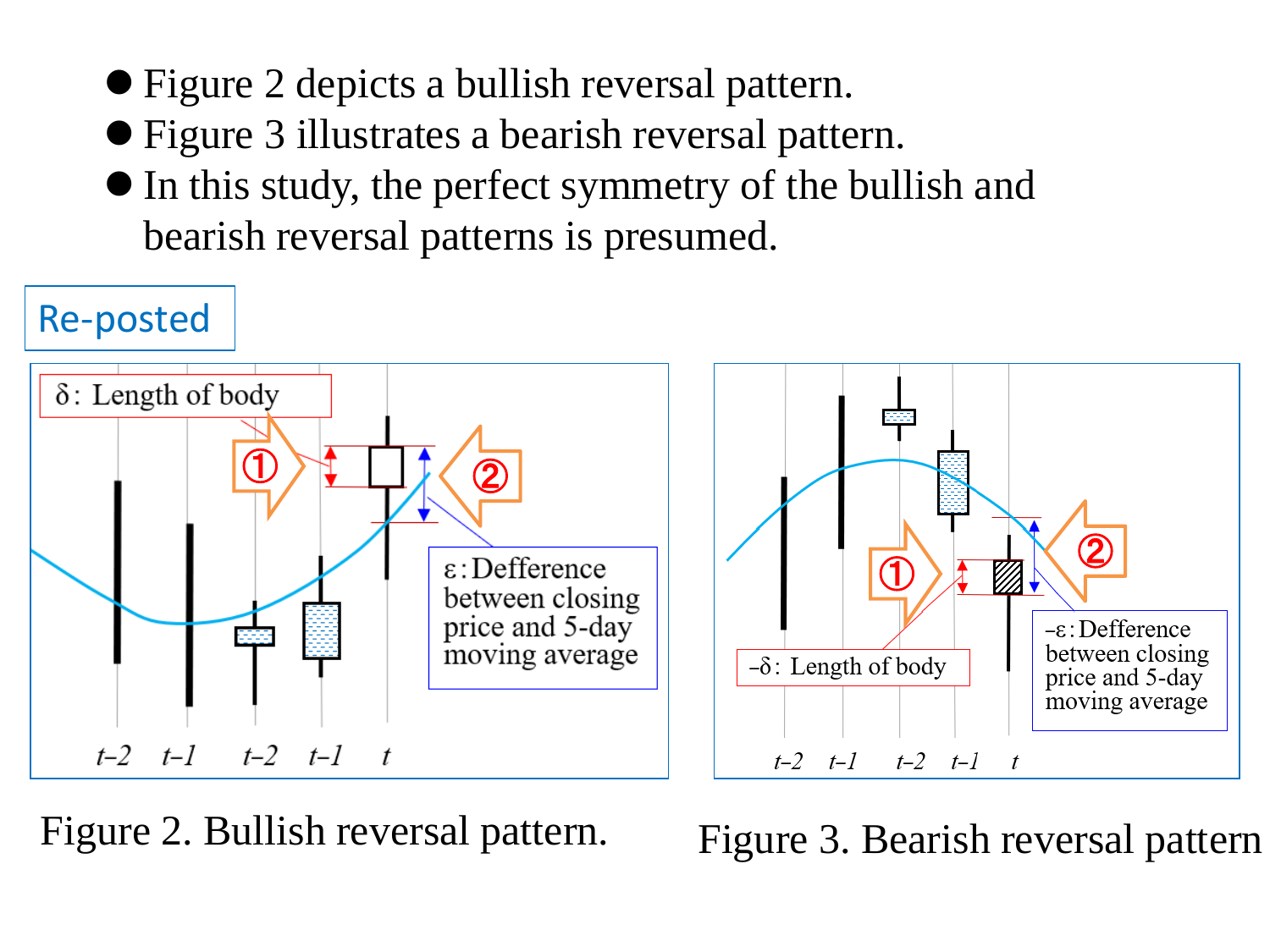#### Calculating **trading fee** for long position

- The trading fee varies across brokers and an amount of trade.
- The trading fee is calculated by 0.1% of the amount of a traded stock price to meet a typical trading fee in business.

#### Calculating **margin interest** for short position

- A trader firstly must borrow the stock to sell from an investment firm with a payment of margin interest.
- The margin interest is calculated by the following formula to fit business practices.

(Stock price) \*  $(2.80\% / 365 * N + 1.15\%)$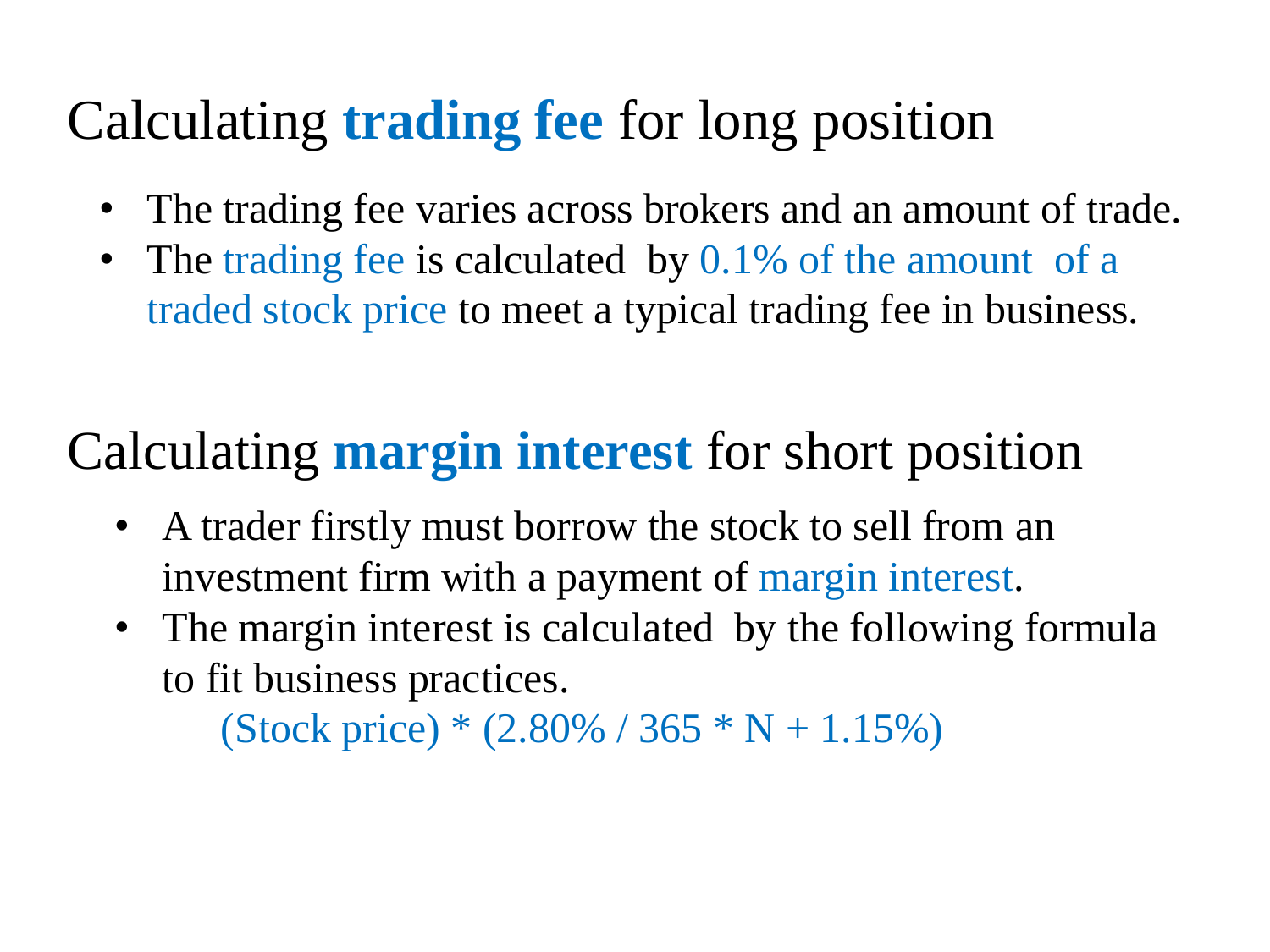### Determining Optimal  $\delta$  and  $\epsilon$

- An exhaustive search approach is applied to find the optimal combination of the parameters  $δ$  and  $ε$ .
- Table III shows the optimal  $\delta$  and  $\varepsilon$  for the seven global markets.

| Market        | δ      | ε      |
|---------------|--------|--------|
| Euro Stoxx 50 | 0.05   | $-2.4$ |
| DJI           | 0      | $-1.7$ |
| <b>NASDAQ</b> | 0.2    | $-2.4$ |
| Bovespa       | 0      | $-3.2$ |
| Sensex        | 0      | $-2.9$ |
| <b>SSEC</b>   | $-0.2$ | $-2.3$ |
| Nikkei 225    | 0.05   | $-2.8$ |

Table III OPTIMUM COMBINATIONS δ AND ε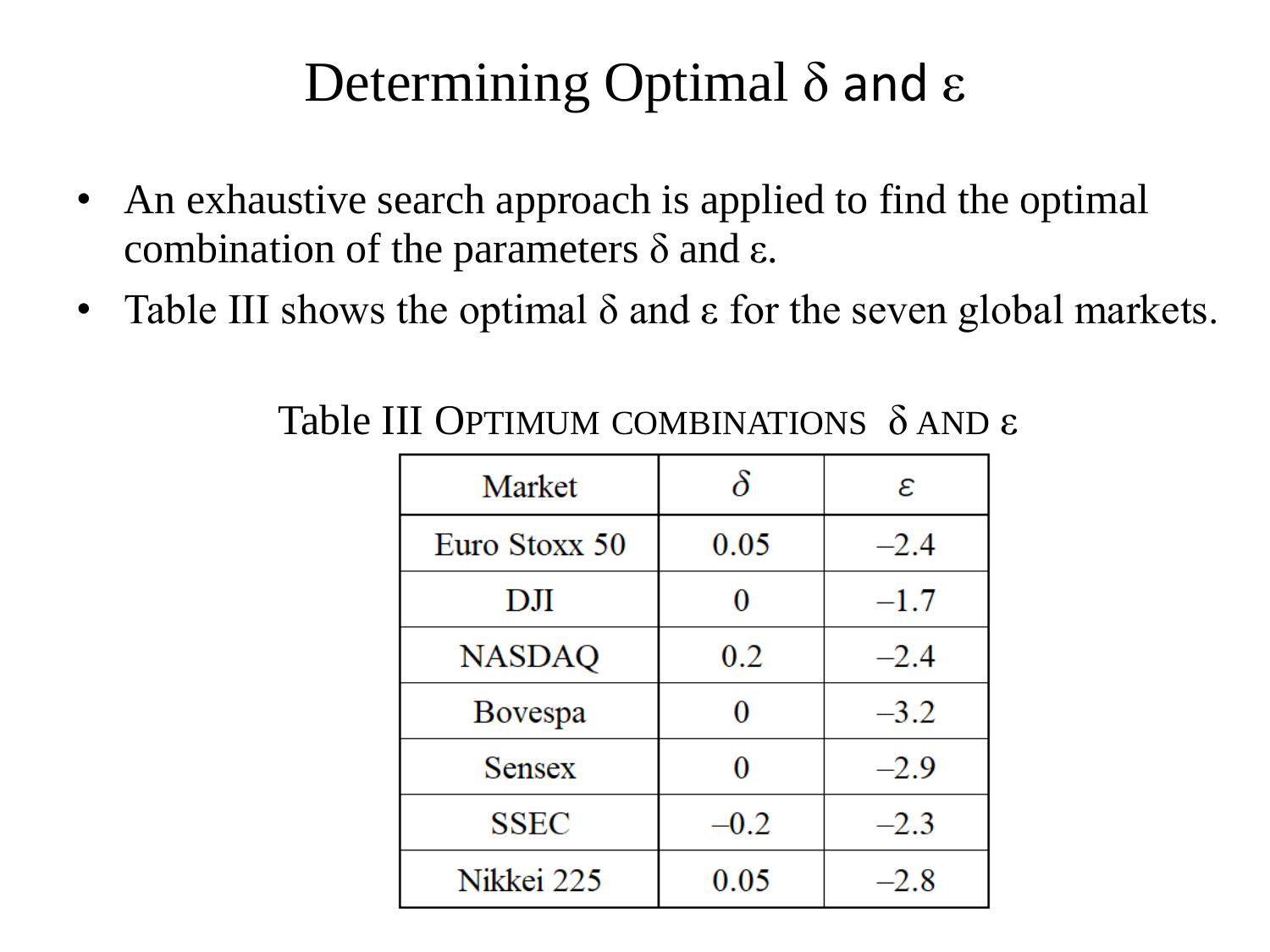#### 3. Experimental results

• **Success rate** = the number of profitable trades / the total number of trades

Trades that result in a positive profit.

#### TABLE IV. SUMMARY OF THE SUCCESS RATES

|               | Success rate in long position |          | Success rate in short position |               |
|---------------|-------------------------------|----------|--------------------------------|---------------|
|               | Without fee                   | With fee | Without interest               | With interest |
| DowJ          | 72.0%                         | 64.3%    | 64.0%                          | 15.9%         |
| <b>NASDAQ</b> | 73.1%                         | 70.0%    | 61.3%                          | 23.2%         |
| Bovespa       | 70.8%                         | 65.9%    | 69.6%                          | 31.0%         |
| Euro Stoxx 50 | 70.8%                         | 64.6%    | 62.3%                          | 21.3%         |
| Sensex        | $79.4\%$                      | $73.2\%$ | 57.4%                          | 20.7%         |
| <b>SSEC</b>   | $67.4\%$                      | 62.1%    | 68.3%                          | 22.0%         |
| Nikkei 225    | 66.1%                         | 62.9%    | 59.6%                          | 22.8%         |
| Average       | 71.4%                         | 66.1%    | 63.2%                          | 22.4%         |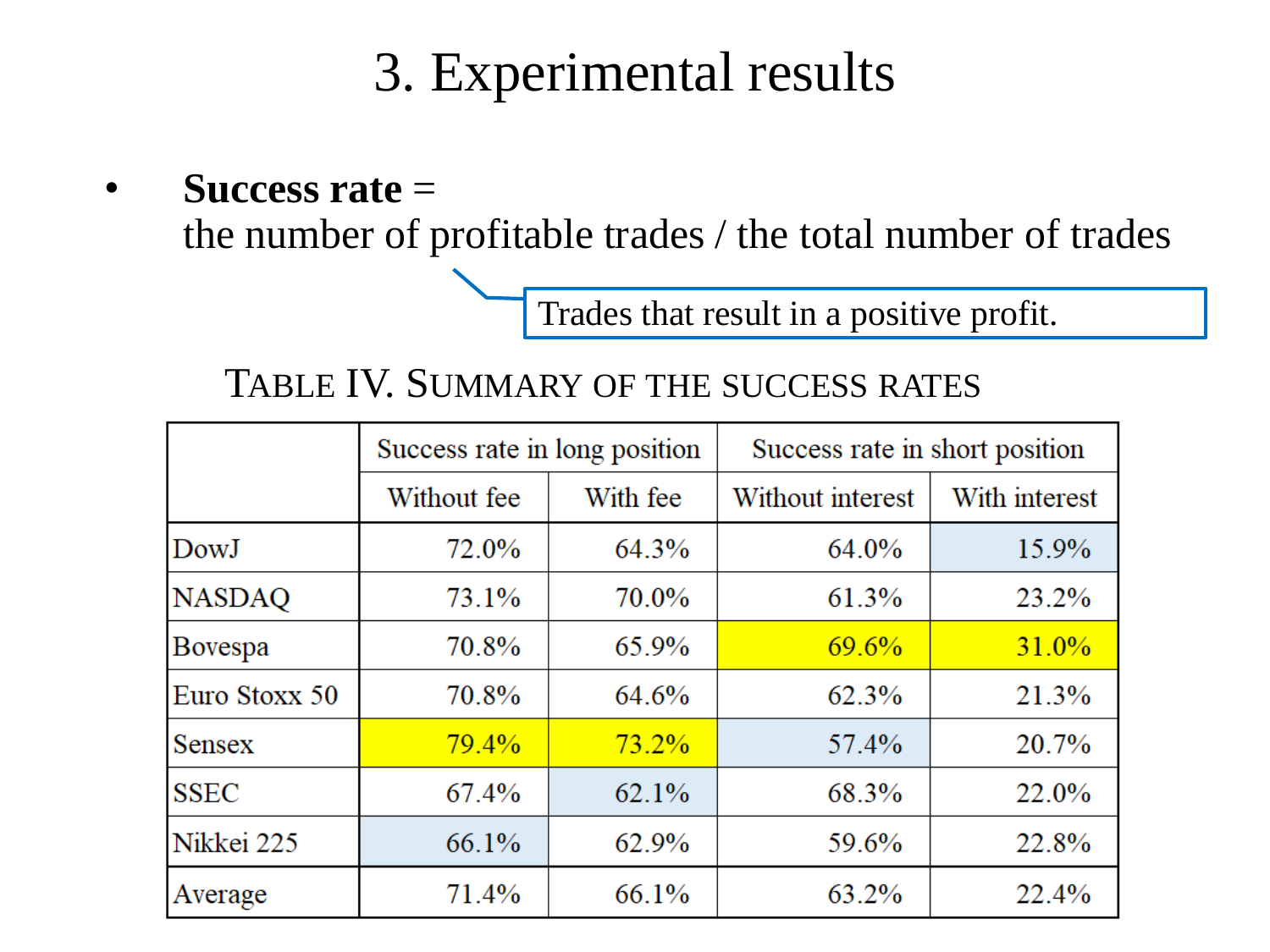Cumulative Profits over 10 years

- Figure 5 shows the graphs of cumulative profits in a **long position** with the trading fee.
- As the graphs show, the cumulative profits almost constantly increase as stock trades continue.

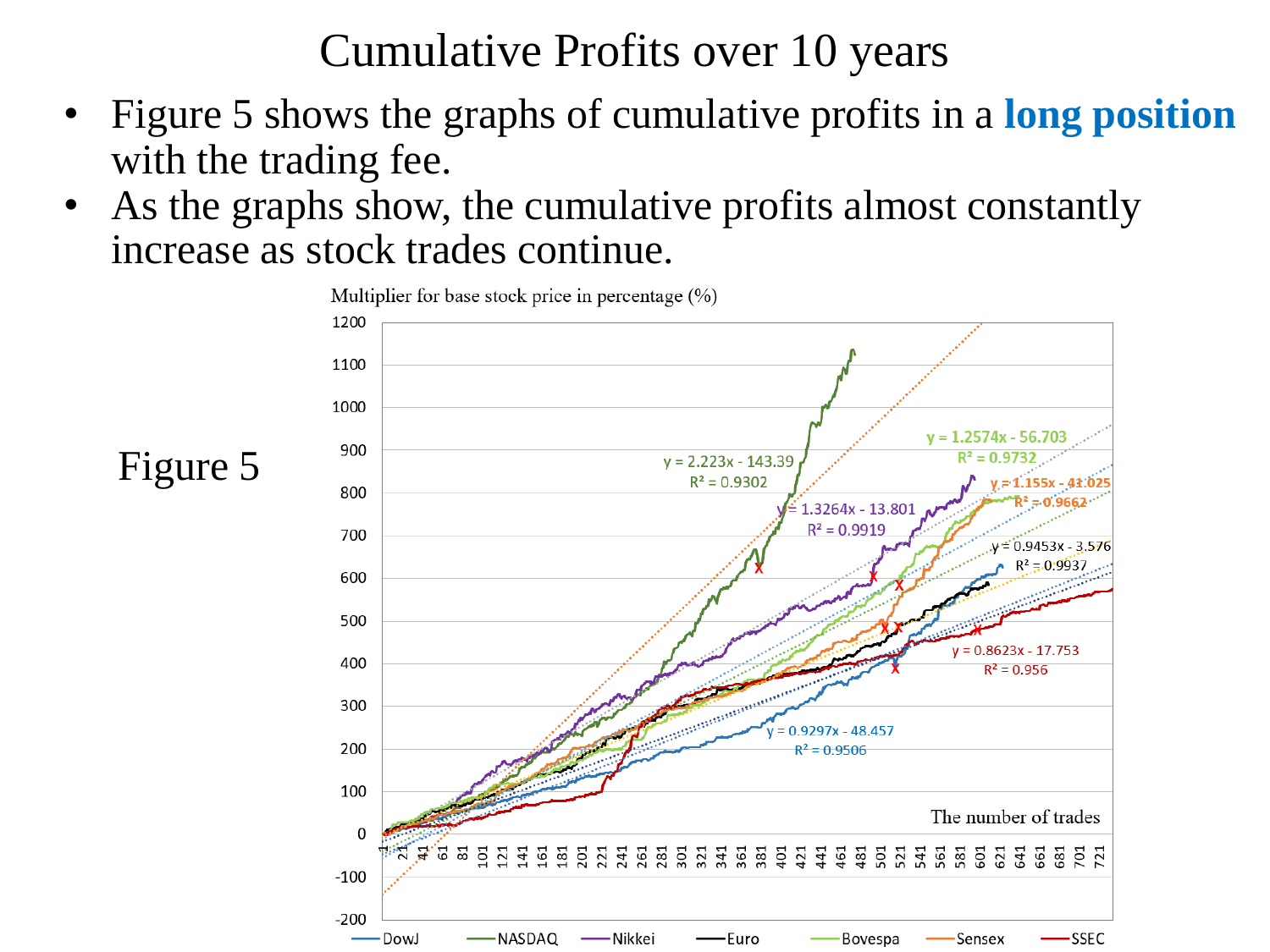- Figure 6 shows the line graphs of cumulative profits in a short position **without the margin interest**.
- These graphs show that, ignoring the margin interest, the simulator generates the same level of profits as a long position.



Figure 6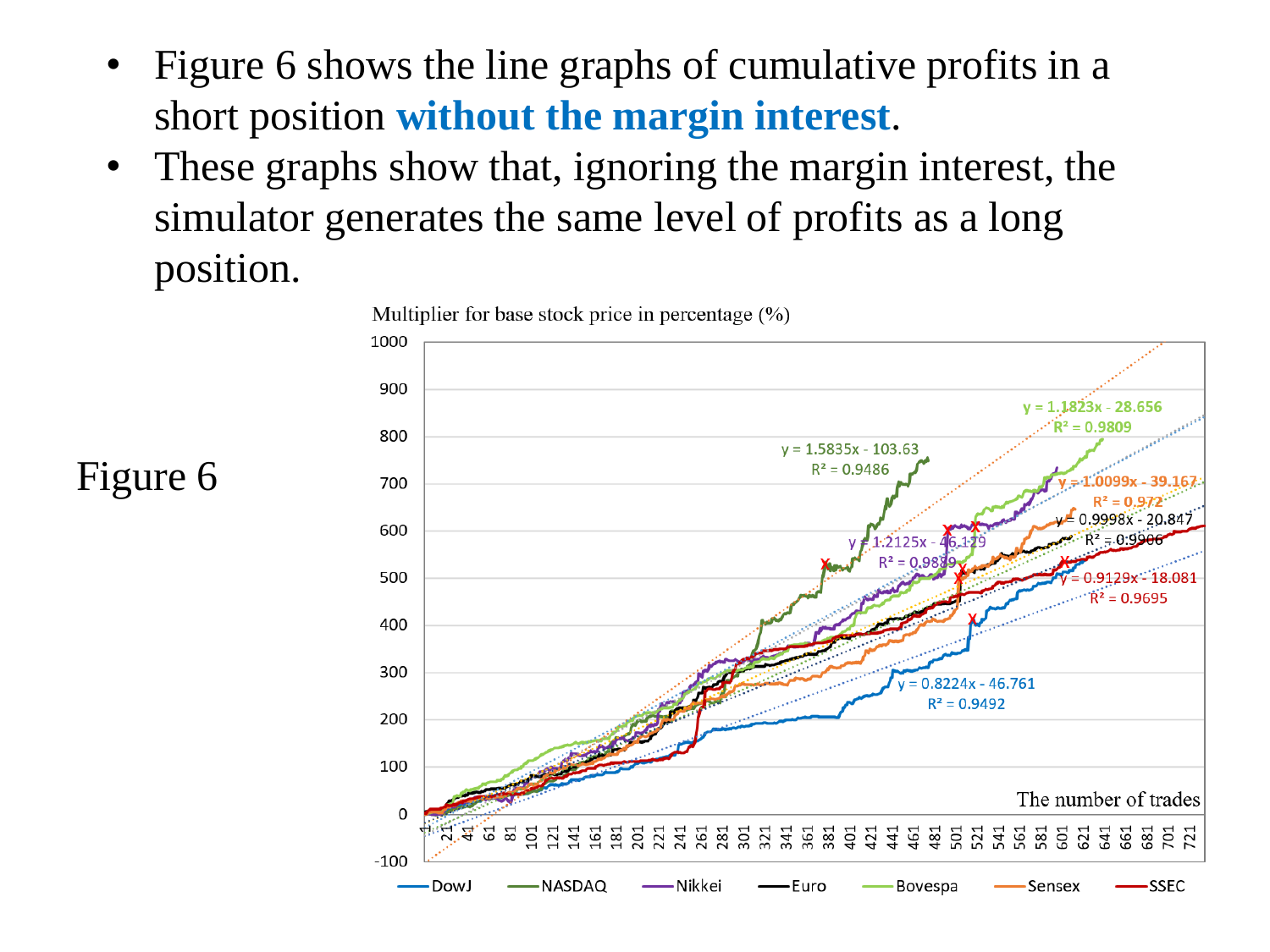- Figure 7 shows the line graphs of cumulative profits **including the margin interest**.
- The line graphs show that the margin interest overwhelms the simulated profits.

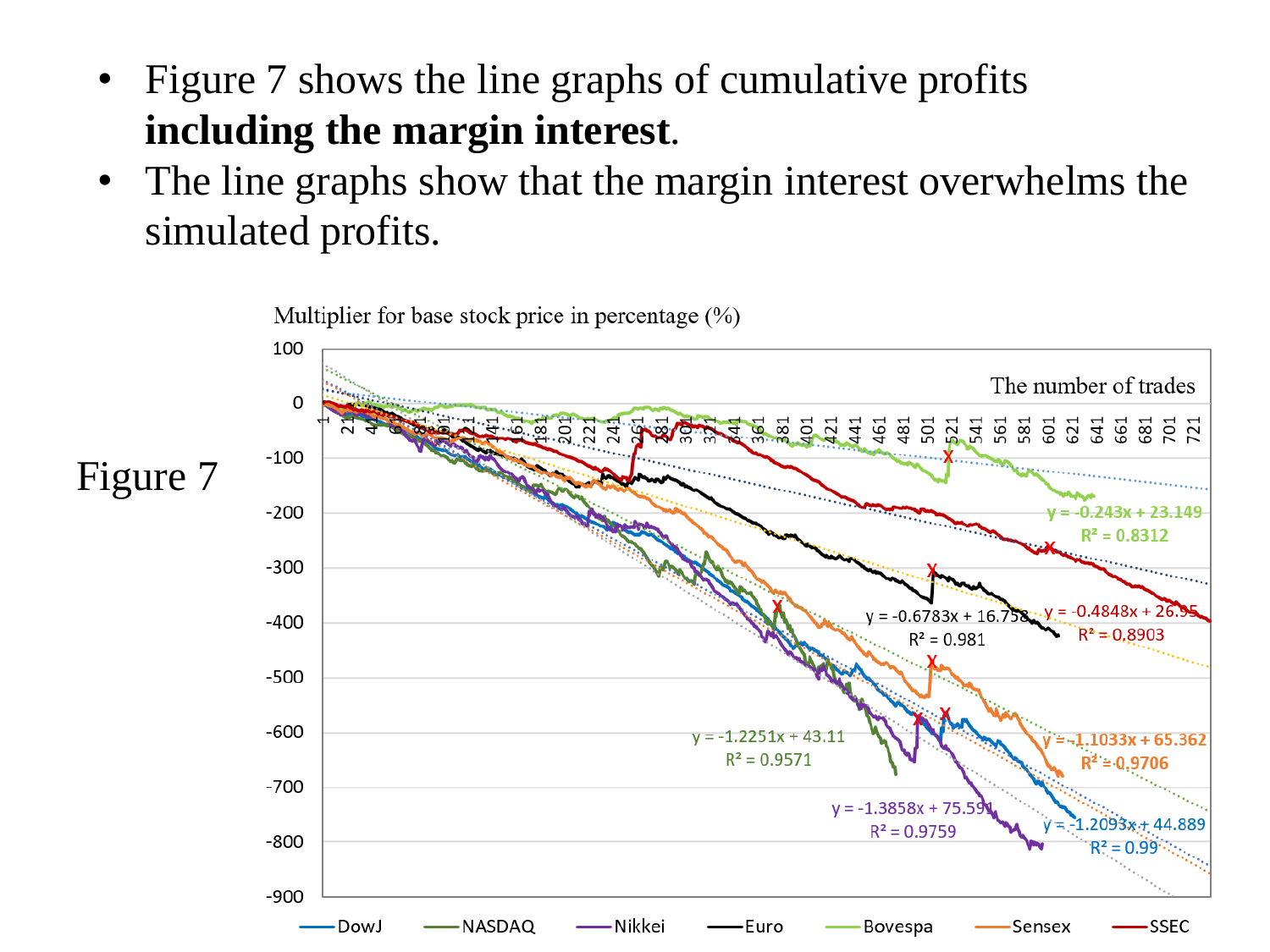### 4. Conclusion and future work

- $\triangleright$  This study deals with a stock trade simulator that tries to make profits in both long and short positions.
- $\triangleright$  Simulations are performed using the daily historical stock data of the seven global markets for a period of ten years.
- ➢ The profits simulated in a **long position** are noteworthy.
- ➢ However, significant losses occur in a **short position.** Margin interest to loan stocks overwhelms a simulated profit in a short trade.
- ➢ **The next research topic** would be to improve the simulator so that it does not trade during periods of high market volatility. In this case, the simulator would have **three states**, i.e., buying, selling, and no trading.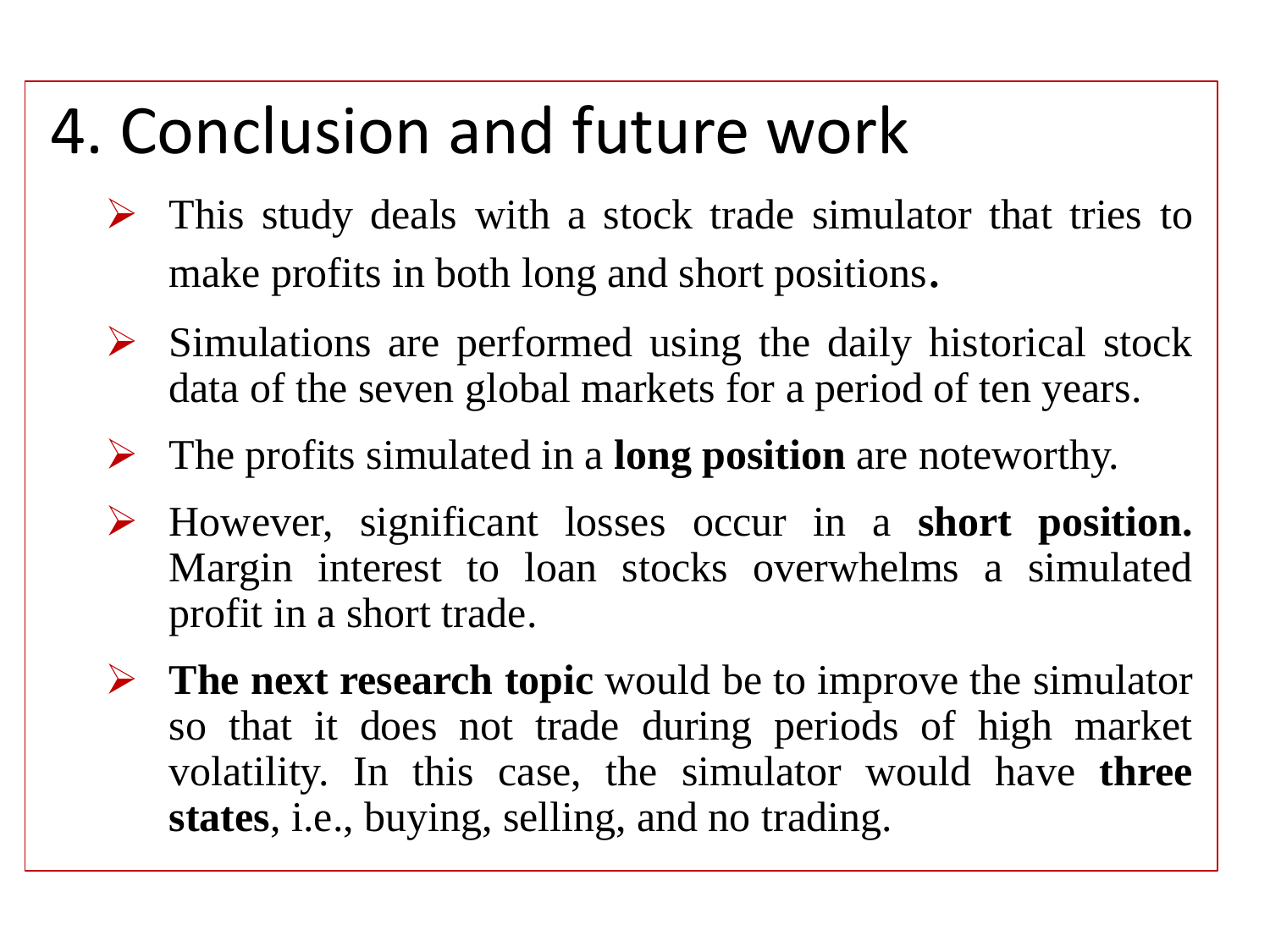## Thank you for listening

Looking forward to seeing you at the next meeting!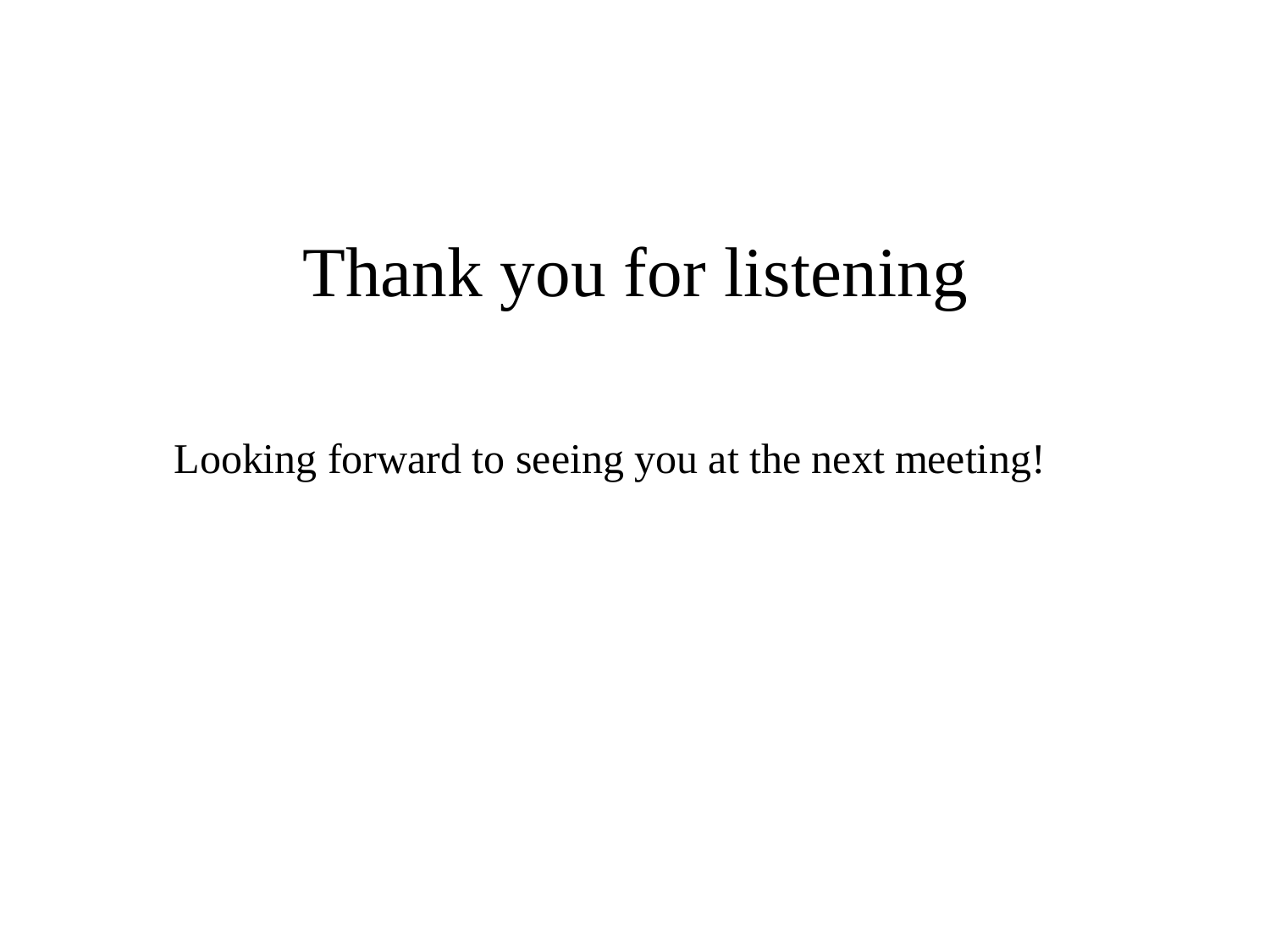# Appendix

Where we are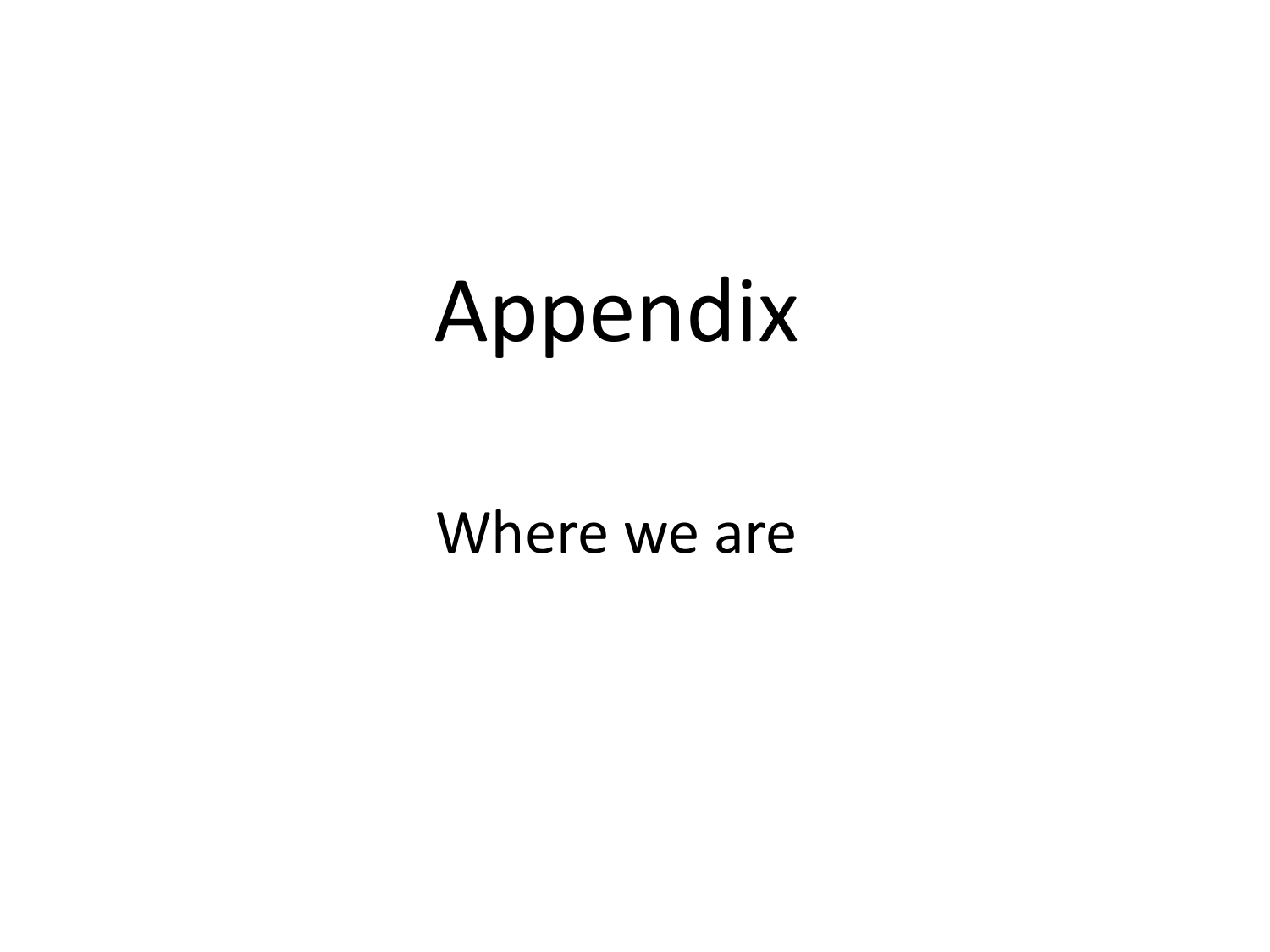